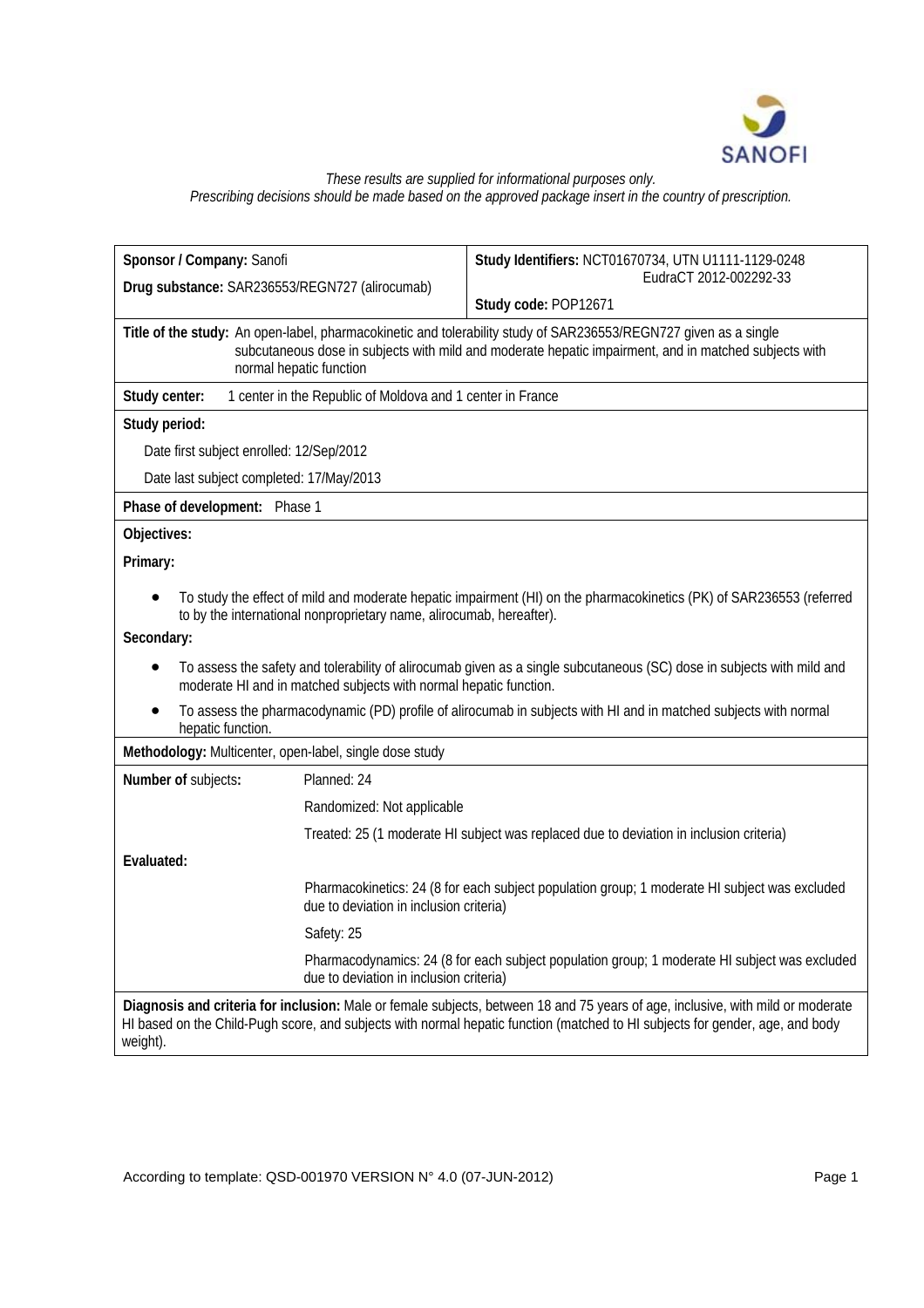

**Study treatments** 

**Investigational medicinal product:** Alirocumab

Formulation: 75 mg/mL solution for injection

Route of administration: Subcutaneous abdominal administration

Dose regimen: Single dose of 75 mg

**Duration of treatment:** Single dose administered on Day 1

**Duration of observation:** Approximately 12 weeks (excluding the screening period of 2 to 21 days) including 1 treatment period of 64 days (1 treatment day) and an end-of-study (EOS) visit 85  $\pm$  2 days after the study drug administration.

# **Criteria for evaluation:**

**Pharmacokinetics:** The following PK parameters were calculated for alirocumab, using noncompartmental methods: maximum serum concentration observed (C<sub>max</sub>), time to reach C<sub>max</sub> (t<sub>max</sub>), serum concentration on Study Day 29 (C<sub>D29</sub>), area under the serum concentration versus time curve calculated using the trapezoidal method from time zero to the real time (AUClast), area under the serum concentration versus time curve extrapolated to infinity (AUC), area under the serum concentration versus time curve calculated using the trapezoidal method from time zero to Day 29 (AUC<sub>0-D28</sub>), area under the serum concentration versus time curve calculated using the trapezoidal method from time zero to Day 14 (AUC<sub>0-D14</sub>), time corresponding to the last concentration above the limit of quantification  $(t<sub>last</sub>)$ , terminal half-life associated with the terminal slope  $(t_{1/2z})$ , mean time a molecule resides in the body (MRT), distribution volume at steady-state (Vss/F), and apparent total body clearance of a drug from the serum (CL/F). Total serum alirocumab concentrations, total and free proprotein convertase subtilisin kexin type 9 (PCSK9) concentrations, and anti-drug antibodies (ADAs) were measured.

**Safety:** Subjects were monitored for safety via adverse events (AEs) spontaneously reported by the subjects or observed by the Investigator, clinical laboratory evaluations (biochemistry, hematology, coagulation, and urinalysis), vital sign assessments, physical examination, 12-lead electrocardiograms (ECGs), local tolerability and immunogenicity (ADA titer) assessments.

**Pharmacodynamics:** The percentage and absolute change from baseline in calculated serum low-density lipoprotein cholesterol (LDL C), and the percentage and absolute change from baseline in total cholesterol, high-density lipoprotein cholesterol (HDL-C), triglycerides, non-HDL-C, and apolipoprotein B, were analyzed. Time to maximum effect for calculated serum LDL-C was derived as an exploratory parameter.

# **Pharmacokinetic/Pharmacodynamics sampling times and bioanalytical methods:**

Pharmacokinetic blood samples (including samples for assay of total and free PCSK9) were collected on Day 1 (predose and 4H and 8H postdose) and on Days 2 , 3, 4, 8, 11, 15, 22, 29, 43, 64 and 85 postdose. Additional samples for assay of total and free PCSK9 only were collected at screening and on Day -1.

Serum concentrations of alirocumab were determined using a validated enzyme-linked immunosorbent assay (ELISA) method with a lower limit of quantification (LLOQ) of 78 ng/mL in neat serum samples.

Total and free PCSK9 levels were determined using a validated ELISA with LLOQs in neat serum samples of 156 ng/mL and 31.2 ng/mL for the total PCSK9 assay and the free PCSK9 assay respectively.

Samples for the determination of ADA levels in serum were collected at predose and on Days 29, 64, and 85 postdose. Samples were analyzed using a validated bridging electrochemiluminescence assay for the determination of ADAs in acidtreated human serum. Based on the minimum dilution of the samples, the minimum titer for any ADA positive sample was 30. In neat serum samples, the validated lower limit of detection was approximately 1.7 ng/mL.

Pharmacodynamic blood samples were collected on Day 1 predose and on Days 2, 4, 8, 11, 15, 22, 29, 43, 64, and 85 postdose.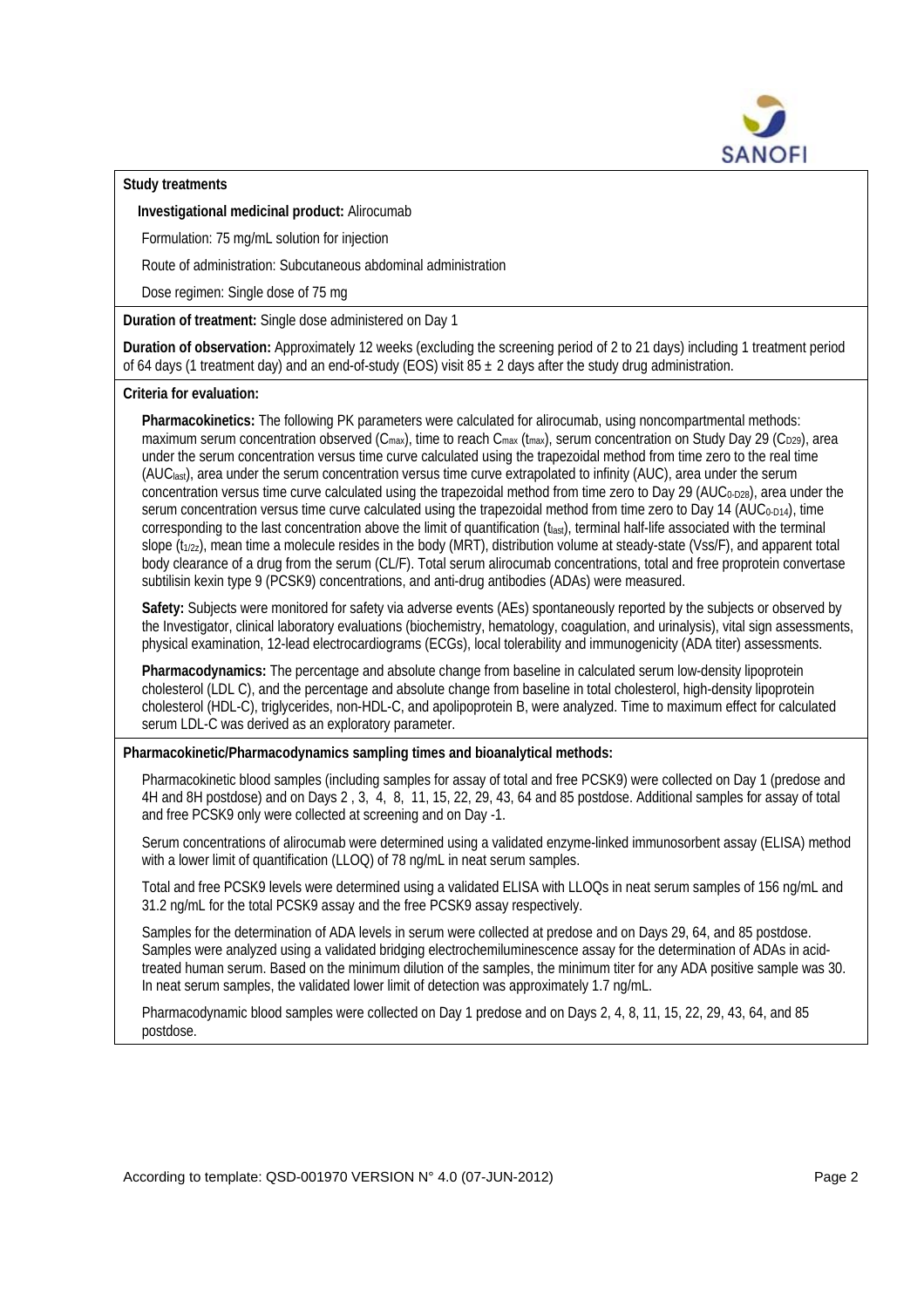

# **Statistical methods:**

**Pharmacokinetics:** Pharmacokinetic parameters of alirocumab were summarized using descriptive statistics for each population group. For log-transformed C<sub>max</sub>, AUC, AUC<sub>last</sub>, t<sub>1/2z</sub>, CL/F and Vss/F, the effect of population group on a single dose of alirocumab was analyzed using a linear fixed effects model with fixed terms for population group (subjects with HI or normal healthy subjects), gender, age, and body weight. Estimates and 90% confidence intervals (CIs) for the geometric means ratio of each HI group versus the normal hepatic function group were obtained within the linear fixed effects model framework.

**Safety:** For AEs, frequencies of treatment-emergent adverse events (TEAEs) were summarized by population group. All AEs were listed. Abnormalities in clinical laboratory, vital sign, and ECG parameters were assessed using potentially clinically significant abnormalities ([PCSA] list) criteria, and subjects with on-treatment PCSAs were summarized by population group. Frequencies for signs of local intolerance were documented and subjected to standard AE analyses. The number and percentage of subjects with ADAs (positive or negative) were also evaluated.

**Pharmacodynamics:** For all lipid parameters from Days 1 to 85, the raw data, the percentage and absolute change from baseline were summarized for each population group. Plots of the mean  $(\pm$  standard error of the mean [SEM]) raw data, the percentage and absolute change from baseline over days was provided for each population group.

**Pharmacokinetics/pharmacodynamics:** A population group comparison of baseline PCSK9 levels (free and total) was performed and ratio estimates with associated confidence intervals were estimated within a fixed effect model. Time profile plots of mean (±SEM) free and total PCSK9 were performed by population group. Overlay of time profile plots of mean (±SEM) free and total PCSK9 and of mean (±SEM) percent change from baseline LDL-C were performed.

#### **Summary:**

**Population characteristics:** The study population included 25 subjects (8 and 9 subjects with mild and moderate HI respectively, and 8 healthy matched subjects); there were 20 male and 5 female subjects aged between 31 and 68 years.

# **Pharmacokinetic results:**

**Mean (±SD) concentrations of alirocumab in serum after a single SC dose of 75 mg alirocumab (linear scale)** 

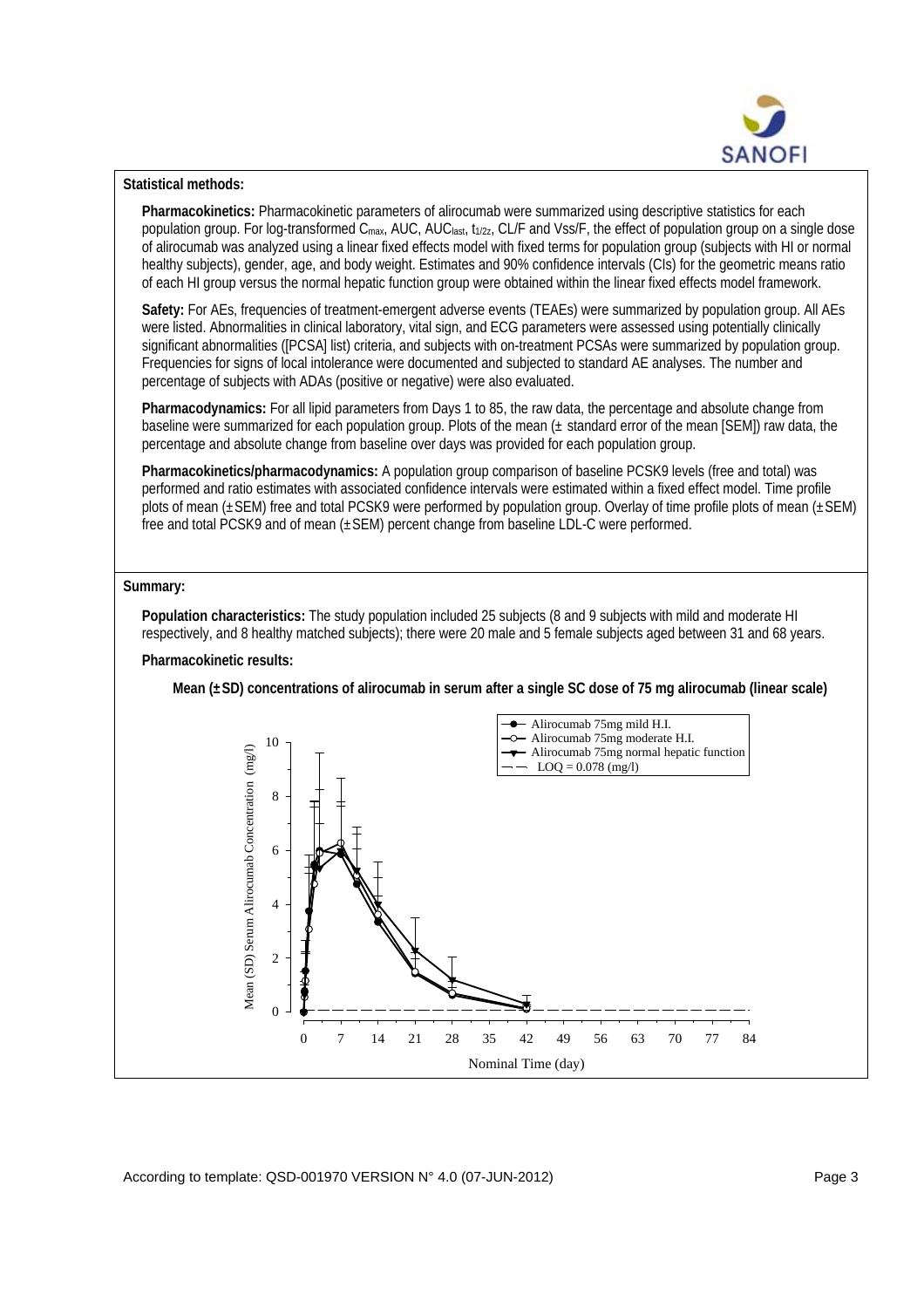

| Mean $\pm$ SD<br>(Geometric Mean) [CV%] | <b>Serum Alirocumab</b>                       |                                 |                                     |
|-----------------------------------------|-----------------------------------------------|---------------------------------|-------------------------------------|
|                                         | Alirocumab 75mg SC<br>normal hepatic function | Alirocumab 75mg SC<br>mild H.I. | Alirocumab 75mg SC<br>moderate H.I. |
| ${\sf N}$                               | 8                                             | 8                               | 8                                   |
| $C_{\text{max}}$                        | $6.47 \pm 1.52$                               | $6.23 \pm 2.09$                 | $6.45 \pm 3.16$                     |
| (mg/l)                                  | $(6.32)$ [23.5]                               | $(5.90)$ [33.6]                 | $(5.81)$ [49.1]                     |
| $t_{max}$ a                             | 5.00                                          | 3.00                            | 7.00                                |
| (day)                                   | $(2.00 - 7.00)$                               | $(2.00 - 7.00)$                 | $(3.00 - 7.00)$                     |
| $C_{D29}$                               | $1.21 \pm 0.840$                              | $0.628 \pm 0.295$               | $0.628 \pm 0.386$                   |
| (mg/l)                                  | $(0.921)$ [69.6]                              | $(0.571)$ [47.0]                | $(NA)$ [61.5]                       |
| tlasta                                  | 42.00                                         | 42.00                           | 42.00                               |
| (day)                                   | $(28.00 - 63.00)$                             | $(28.00 - 42.06)$               | $(21.00 - 42.00)$                   |
| $t_{1/2z}$                              | $6.06 \pm 1.89$                               | $5.95 \pm 0.977$                | $5.64 \pm 1.95$                     |
| (day)                                   | $(5.80)$ [31.2]                               | $(5.87)$ [16.4]                 | $(5.30)$ [34.5]                     |
| <b>AUC</b> last                         | $117 \pm 38.1$                                | $96.6 \pm 29.9$                 | $93.3 \pm 26.4$                     |
| (mg·day/l)                              | $(111)$ [32.6]                                | $(92.4)$ [31.0]                 | $(89.7)$ [28.4]                     |
| AUC <sub>0-D14</sub> **                 | $70.0 \pm 20.4$                               | $68.2 \pm 22.3$                 | $65.3 \pm 27.1$                     |
| (mg·day/l)                              | $(66.2)$ [29.1]                               | $(64.9)$ [32.6]                 | $(60.3)$ [41.5]                     |
| AUC <sub>0-D28</sub> **                 | $104 \pm 29.3$                                | $92.1 \pm 27.9$                 | $88.7 \pm 27.5$                     |
| (mg·day/l)                              | $(99.7)$ [28.1]                               | $(88.3)$ [30.3]                 | $(84.6)$ [31.0]                     |
| <b>AUC</b>                              | $119 \pm 38.1$                                | $98.4 \pm 29.5$                 | $95.2 \pm 26.2$                     |
| (mg·day/l)                              | $(112)$ [32.1]                                | $(94.3)$ [30.0]                 | $(91.8)$ [27.5]                     |
| CL/F                                    | $0.710 \pm 0.298$                             | $0.831 \pm 0.270$               | $0.853 \pm 0.292$                   |
| (I/day)                                 | $(0.667)$ [41.9]                              | $(0.795)$ [32.5]                | $(0.817)$ [34.3]                    |
| Vss/F                                   | $9.58 \pm 4.87$                               | $9.55 \pm 3.71$                 | $10.8 \pm 6.30$                     |
| $\left(\mathsf{I}\right)$               | $(8.83)$ [41.9]                               | $(8.98)$ [38.8]                 | $(9.48)$ [58.4]                     |
| <b>MRT</b>                              | $13.6 \pm 3.36$                               | $11.4 \pm 1.70$                 | $12.1 \pm 3.49$                     |
| (day)                                   | $(13.2)$ [24.6]                               | $(11.3)$ [14.9]                 | $(11.6)$ [28.9]                     |

a Median (Min - Max)

 $\mathsf{r}$ 

\* Concentration in serum on study day 29 (28 days after administration)

\*\* Partial AUC calculated between Study Days 1 and 15 or 1 and 29 (PK time zero to Day 15 or Day 28)

According to template: QSD-001970 VERSION N° 4.0 (07-JUN-2012) Page 4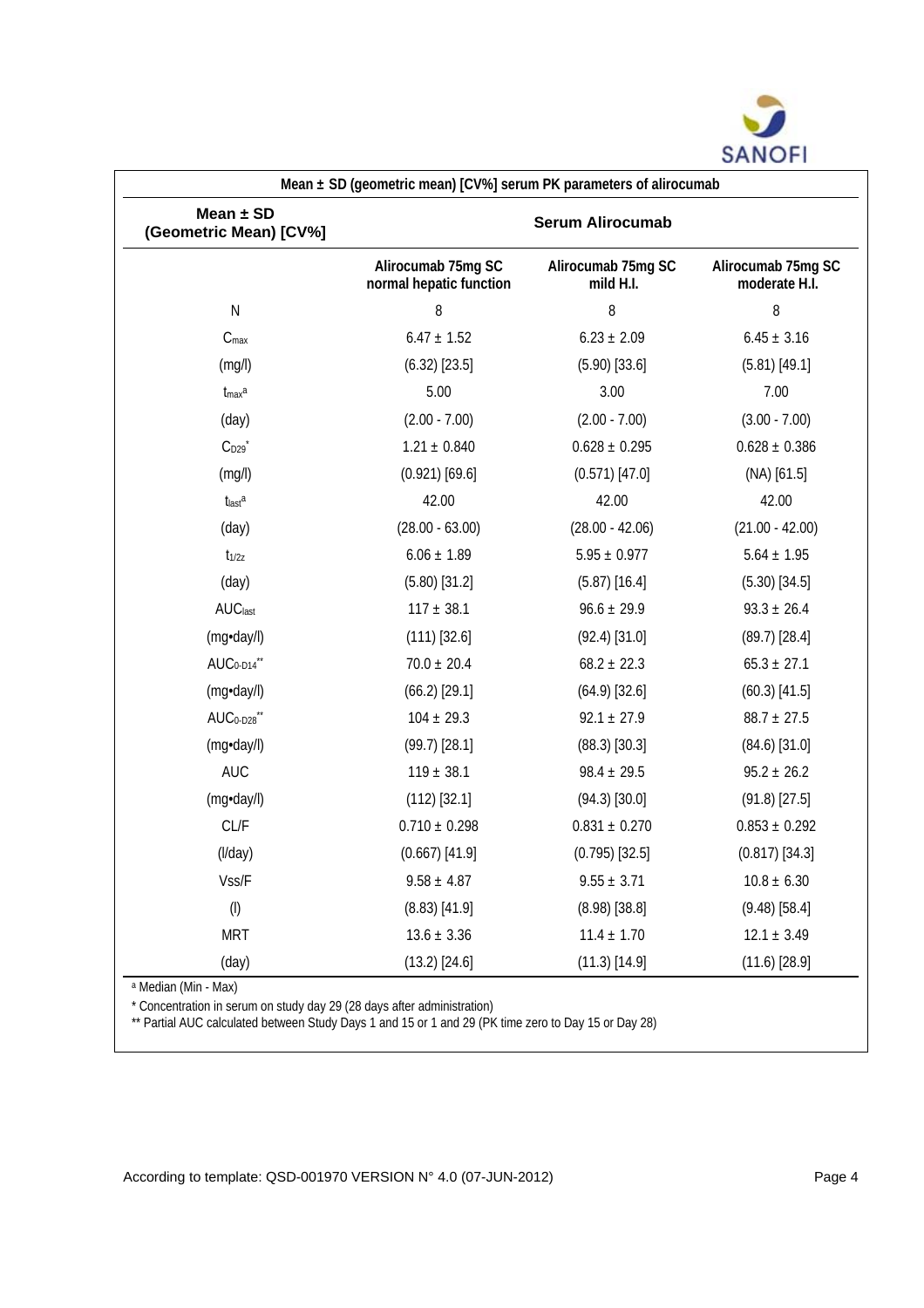

### **Mild and moderate HI PK profiles compared to normal hepatic function PK profiles**

The PK profiles of alirocumab after administration of a single 75 mg SC dose in normal hepatic function (control), mild HI, or moderate HI subjects were similar, with a non-significant shift towards faster clearance in HI groups. The study was not powered to show bioequivalence. The estimate of geometric mean ratios for mild HI subjects versus normal hepatic function subjects were 1.04 (90% CI = 0.74 to 1.48) and 0.91 (90% CI = 0.66 to 1.24) for  $C_{\text{max}}$  and AUC, respectively. For moderate HI subjects versus normal hepatic function subjects,  $C_{\text{max}}$  and AUC estimates were 0.90 (90% CI = 0.64 to 1.26) and 0.82 (90% CI = 0.61 to 1.12), respectively. Median  $t_{max}$  values were detectable between 3 and 7 days after administration.

#### **Free and total PCSK9 concentrations in serum**

A longer suppression of mean free PCSK9 concentrations and lower mean concentrations of total PCSK9 were observed in normal hepatic function (control) subjects compared to HI subjects.

# **Safety results:**

There were no deaths reported during the study. Serious adverse events (SAEs) were reported by 3 subjects (2 subjects with normal hepatic function: of which 1 experienced transient acantholytic dermatosis [reported as Grover disease] and 1 had a transient ischemic attack [TIA]; and 1 subject with moderate HI who experienced acute renal impairment). Only The TIA was considered related to study treatment by the Investigator.

In the mild HI, moderate HI, and matched healthy subjects groups, 2/8, 6/9, and 5/8 subjects experienced treatment-emergent adverse events (TEAEs), respectively. The most frequently reported TEAEs (reported by at least 2 subjects in any group) were upper abdominal pain (3/9 subjects in the moderate HI group, and none in the other groups), nasopharyngitis (2/8 subjects in the normal hepatic function group, and none in the other groups), headache (2/9 subjects in the moderate HI group, 0/8 in the mild HI group, and 1/8 in the normal hepatic function group) and peripheral edema (2/9 subjects in the moderate HI group, and none in the other groups).

As expected, laboratory abnormalities were more frequent in the group of subjects with HI (hematology and biochemistry); these abnormal values were considered not clinically significant by the Investigator except for 2 subjects with (i) abnormal liver function tests (elevated alanine aminotransferase and bilirubin) reported as non-serious TEAEs and (ii) increased serum creatinine reported as a SAE. There were few potentially clinically significant abnormalities (PCSAs) in ECG parameters, but no QTc >500 ms was recorded. There were no increases from baseline >60 ms reported. None of these abnormalities were considered clinically significant.

# **Immunogenicity:**

One subject in the mild HI group had a positive anti-drug antibodies (ADA) status (titer of 30) in the predose sample. At later time points no ADAs were detectable in this subject. This suggested that this subject exhibited a pretreatment immunoreactivity in the assay, and not a treatment-emergent ADA response to the administration of study drug.

During the postdose phase, a total of 7 out of 25 subjects had a positive ADA status (with negative ADA status at predose); 1/8 subjects in the normal hepatic function group, 2/8 subjects in the mild HI group, and 4/9 subjects in the moderate HI group tested ADA positive postdose, with titers ranging between 30 (minimum detectable titer) and 240. A single titer of 240 was detected in 1 subject in the moderate HI group on Day 29 declining to a titer of 120 on Day 64. On Days 1 (predose) and 85 (EOS visit), no ADAs were detectable in this subject. All other measured ADA titers were low and between 30 and 120 for all other ADA positive subjects.

Positive ADA status had no impact on the incidence or nature of TEAEs.

The effect on LDL-C was not impacted by the presence of ADAs.